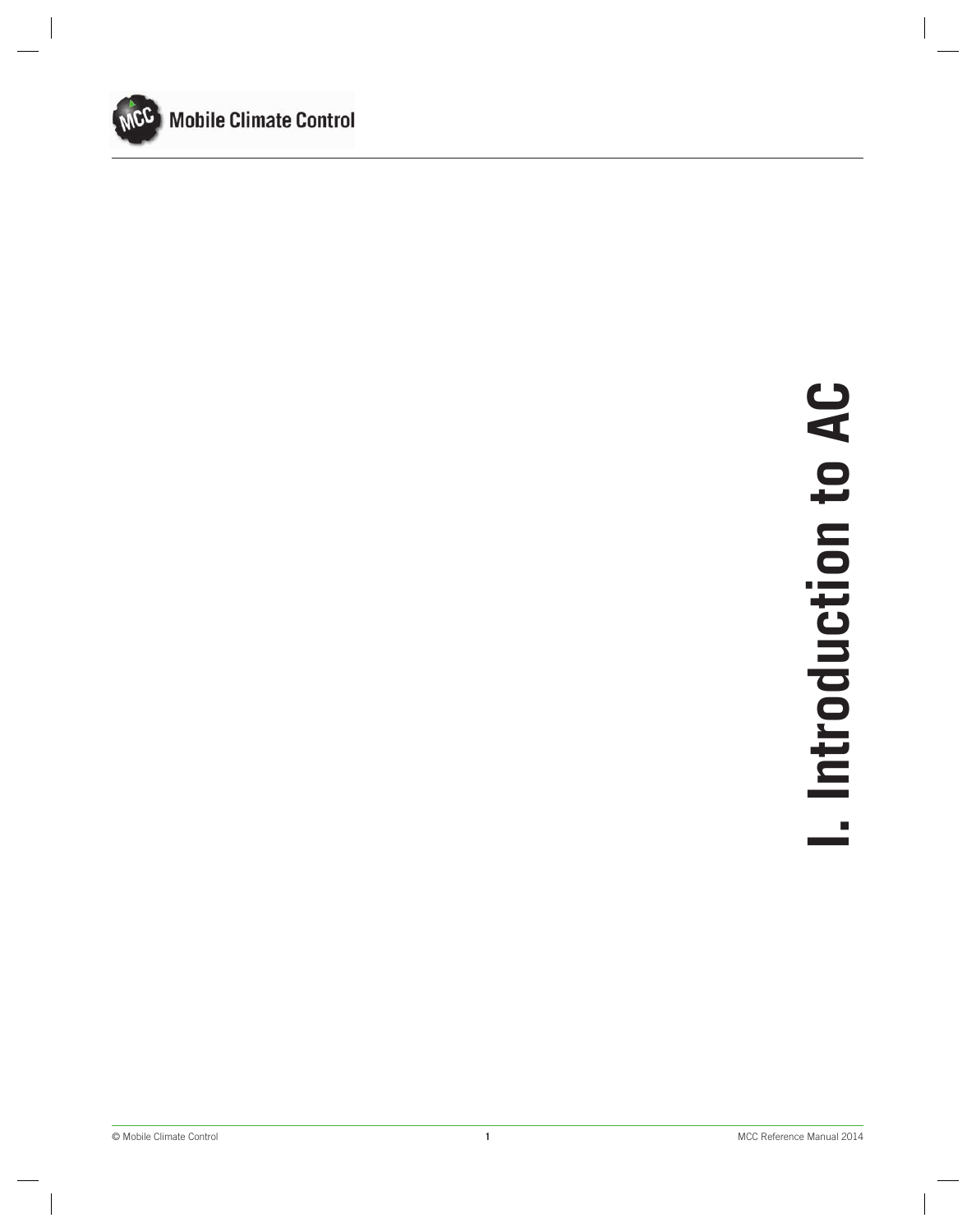

# **Air Conditioning/Refrigeration Cycle**

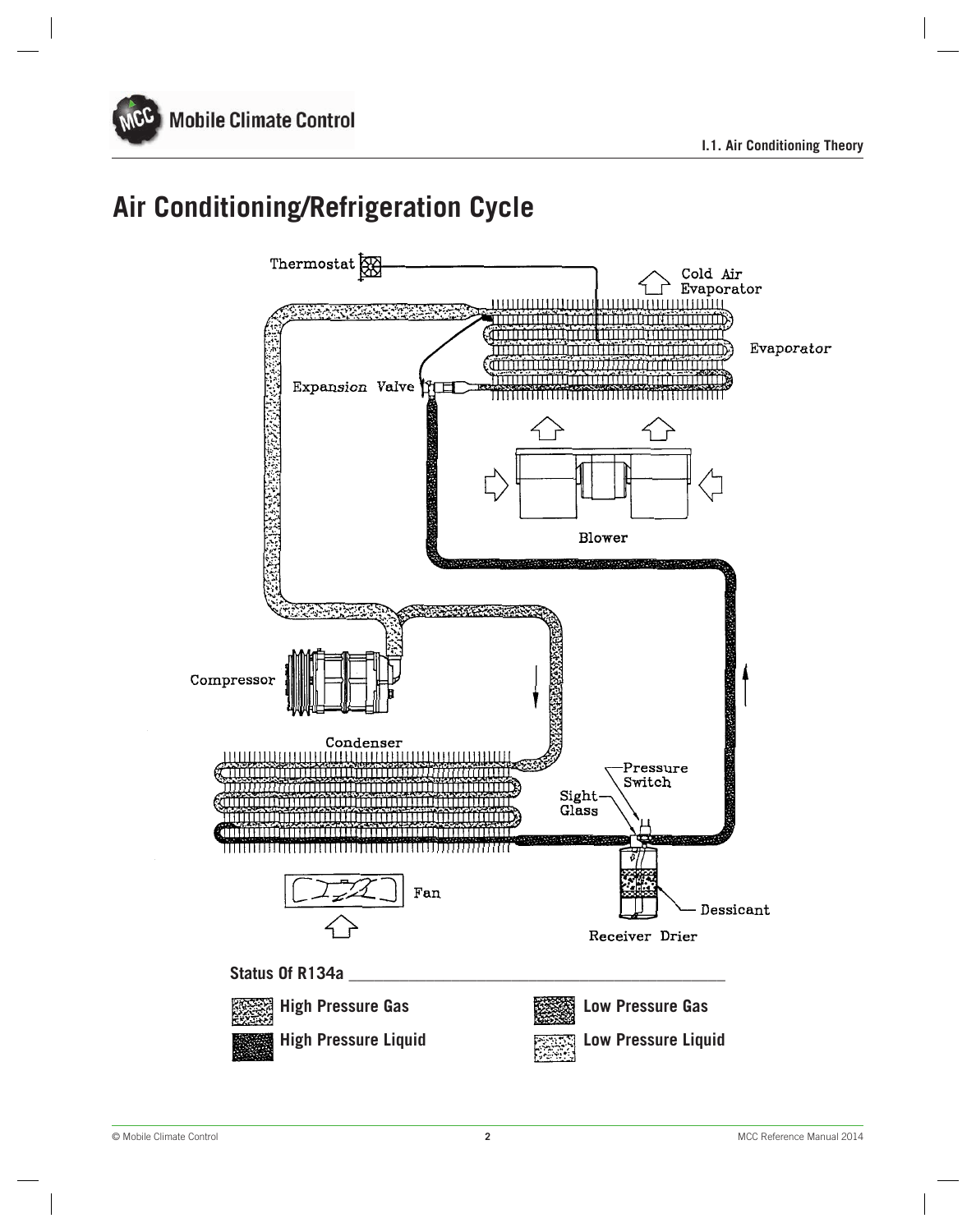

# **MCC Coil Manufacturing And Oil Coolers**

### **MCC Coil Manufacturing**

To ensure product quality MCC decided in the beginning to invest in a tube and fin production line. As a result of this decision it has been proven early that MCC's customers enjoy a higher degree of design flexibility. Additionally MCC decided to adapt the machinery to produce rough coils for the heavy-duty vehicle market. This meant low fin density, thick fins and heavy duty mounting brackets. With the realization by most off-road vehicle manufacturers that coils designed for the on-road and light vehicle markets would not stand up to the off-road environment, the MCC coils soon became a winner. At MCC coils are designed to fulfill each customer's individual needs.

### **Design Specifications**

The tube spacing selected for MCC coils are 1" (25.4mm) x0.866" (22mm) staggered 30°. The coils can be produced with a height of even inches (25.4mm) and with a depth of multiples of 0.866" (22mm) .

The width can be made to any dimension. Copper tubes with a burst pressure of 1790 PSI or 12.3 MPa are the preferred choice for refrigeration and water. Headers and connectors can be changed to fit each customer's unique requirements. Tubes are brazed and can therefore be easily customized.



The most common fin material for coils is aluminum. Copper is also used in difficult high corrosion and abrasive environments. Copper enjoys a higher degree of heat transfer but is also heavier and more costly. Fins can be produced to a maximum thickness of 0.02" or 0.5 mm. MCC has two common fin shapes. An aggressive sinus waved shape with high heat transfer and high pressure drop makes it possible to reduce fin density for dirty conditions. The corrugated fin shape has a lower heat transfer and pressure drop than the sinus waved fin. Wet paint, dry powder coating and several other special anti-corrosive coatings are available for the MCC coils.

The copper tubes, end plates and fins are mechanically expand ed together to ensure a strong and effective coil. The tube is expand ed against the aluminum collar of the fin, which results in a very strong assembly. Headers and fittings are then brazed on the open side of the copper tubes. Every coil is pressure tested to confirm its integrity.

In addition to the above we can also offer other fin and tube products plus microchannel coils.

### **Oil Coolers**

Primary difference between a refrigeration/water coil and an oil cooler coil is the turbulator. Due to the boundary layer effects of oil, customized turbulators are used in each tube of the MCC oil cooler. The turbulator improves heat transfer greatly and can be designed to modify the degree of pressure drop. The MCC designed and manufactured turbulators are highly effective and produce a high liquid pressure drop. The liquid pressure drop is adjusted through header design. Generally copper tubes with a burst pressure of 2310 PSI or 15.9 MPa are used for oil coolers.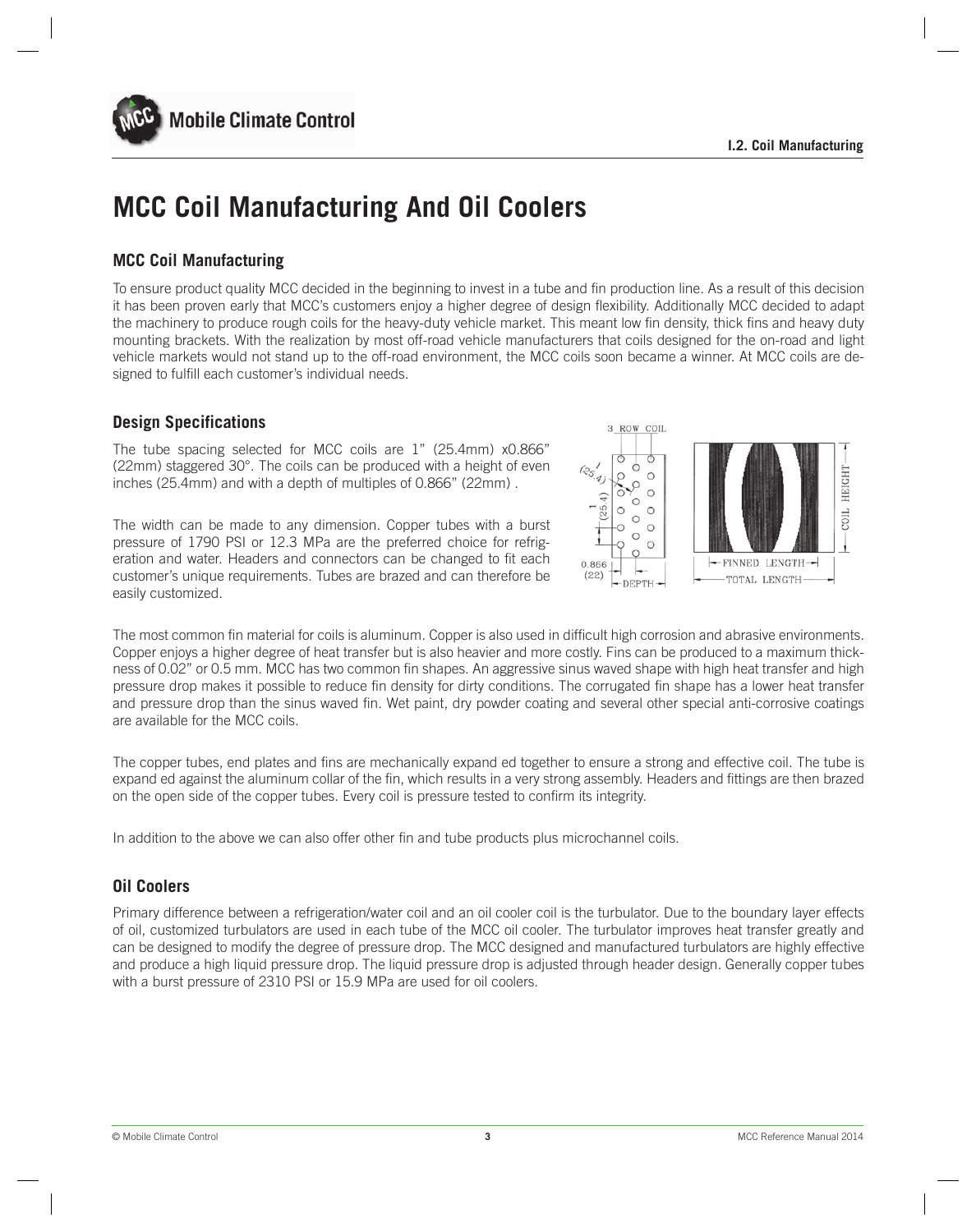# **R134a Temperature Pressure Chart**

|                          |               | <b>NORMAL EVAPORATOR RANGE</b> |             |         |                          |               | <b>NORMAL CONDENSER RANGE</b> |             |        |
|--------------------------|---------------|--------------------------------|-------------|---------|--------------------------|---------------|-------------------------------|-------------|--------|
| <b>TEMP<sup>o</sup>F</b> | <b>TEMP°C</b> |                                | <b>PSIG</b> | BAR (g) | <b>TEMP<sup>o</sup>F</b> | <b>TEMP°C</b> |                               | <b>PSIG</b> | BAR(g) |
| 16                       | $-8.9$        |                                | 15.69       | 1.082   | 93                       | 33.9          |                               | 110.27      | .600   |
| 18                       | $-7.8$        |                                | 17.04       | 1.175   | 94                       | 34.4          |                               | 112.17      | .731   |
| 20                       | $-6.7$        |                                | 18.43       | 1.271   | 95                       | 35.0          |                               | 114.17      | .869   |
| 22                       | $-5.6$        |                                | 19.87       | 1.370   | 100                      | 37.8          |                               | 124.38      | .572   |
| 24                       | $-4.4$        |                                | 21.35       | 1.472   | 102                      | 38.9          |                               | 128.58      | .862   |
| 26                       | $-3.3$        |                                | 22.88       | 1.578   | 104                      | 40.0          |                               | 132.99      | .166   |
| 28                       | $-2.2$        |                                | 24.47       | 1.688   | 106                      | 41.1          |                               | 137.39      | .469   |
| 30                       | $-1.1$        |                                | 26.10       | 1.800   | 108                      | 42.2          |                               | 141.99      | .786   |
| 32                       | 0.0           | <b>EVAPORATOR RANGE</b>        | 27.79       | 1.917   | 110                      | 43.3          |                               | 146.5       | 10.103 |
| 34                       | 1.1           |                                | 29.52       | 2.036   | 112                      | 44.4          |                               | 151.3       | 10.434 |
| 36                       | 2.2           |                                | 31.32       | 2.160   | 114                      | 45.6          |                               | 156.1       | 10.766 |
| 38                       | 3.3           |                                | 33.17       | 2.288   | 116                      | 46.7          |                               | 161.1       | 11.110 |
| 40                       | 4.4           |                                | 35.07       | 2.419   | 118                      | 47.8          |                               | 166.1       | 11.455 |
| 42                       | 5.6           |                                | 37.03       | 2.554   | 120                      | 48.9          |                               | 171.3       | 11.814 |
| 44                       | 6.7           |                                | 39.05       | 2.693   | 122                      | 50.0          |                               | 176.6       | 12.179 |
| 45                       | 7.2           |                                | 40.09       | 2.765   | 124                      | 51.1          | <b>CONDENSER RANGE</b>        | 182         | 12.552 |
| 50                       | 10.0          |                                | 45.48       | 3.137   | 126                      | 52.2          |                               | 187.5       | 12.931 |
| 55                       | 12.8          |                                | 51.27       | 3.536   | 128                      | 53.3          |                               | 193.1       | 13.317 |
| 60                       | 15.6          |                                | 57.47       | 3.963   | 130                      | 54.4          |                               | 198.9       | 13.717 |
| 65                       | 18.3          |                                | 64.10       | 4.421   | 135                      | 57.2          |                               | 213.7       | 14.738 |
| 70                       | 21.1          |                                | 71.19       | 4.910   | 140                      | 60.0          |                               | 229.4       | 15.821 |
| 75                       | 23.9          |                                | 78.75       | 5.431   | 145                      | 62.8          |                               | 245.8       | 16.952 |
| 80                       | 26.7          |                                | 86.80       | 5.986   | 150                      | 65.6          |                               | 263         | 18.138 |
| 85                       | 29.4          |                                | 95.40       | 6.579   | 155                      | 68.3          |                               | 281.1       | 19.386 |
| 90                       | 32.2          |                                | 104.40      | 7.200   | 160                      | 71.1          |                               | 300.1       | 20.697 |
| 91                       | 32.8          |                                | 106.30      | 7.331   | 165                      | 73.9          |                               | 320         | 22.069 |
| 92                       | 33.3          |                                | 108.20      | 7.462   | 170                      | 76.7          |                               | 340.8       | 23.503 |

The numbers above represent boiling points for R-134a. All values are rounded two places.

### **Evaporator**

Pressures represent gas temperatures inside the coil, and not the coil surfaces. Add to temperature for coil air-off temperatures  $(8-10^{\circ}F)$ .

Example: 90°F ambient temperature

+40°F 130°F condenser temperature = 200 PSIG\* \*(Based on 30 MPH air flow)

### **Condenser**

Temperatures are not ambient temperatures. Add to ambient (35-40°F) for proper heat transfer, then refer to pressure chart.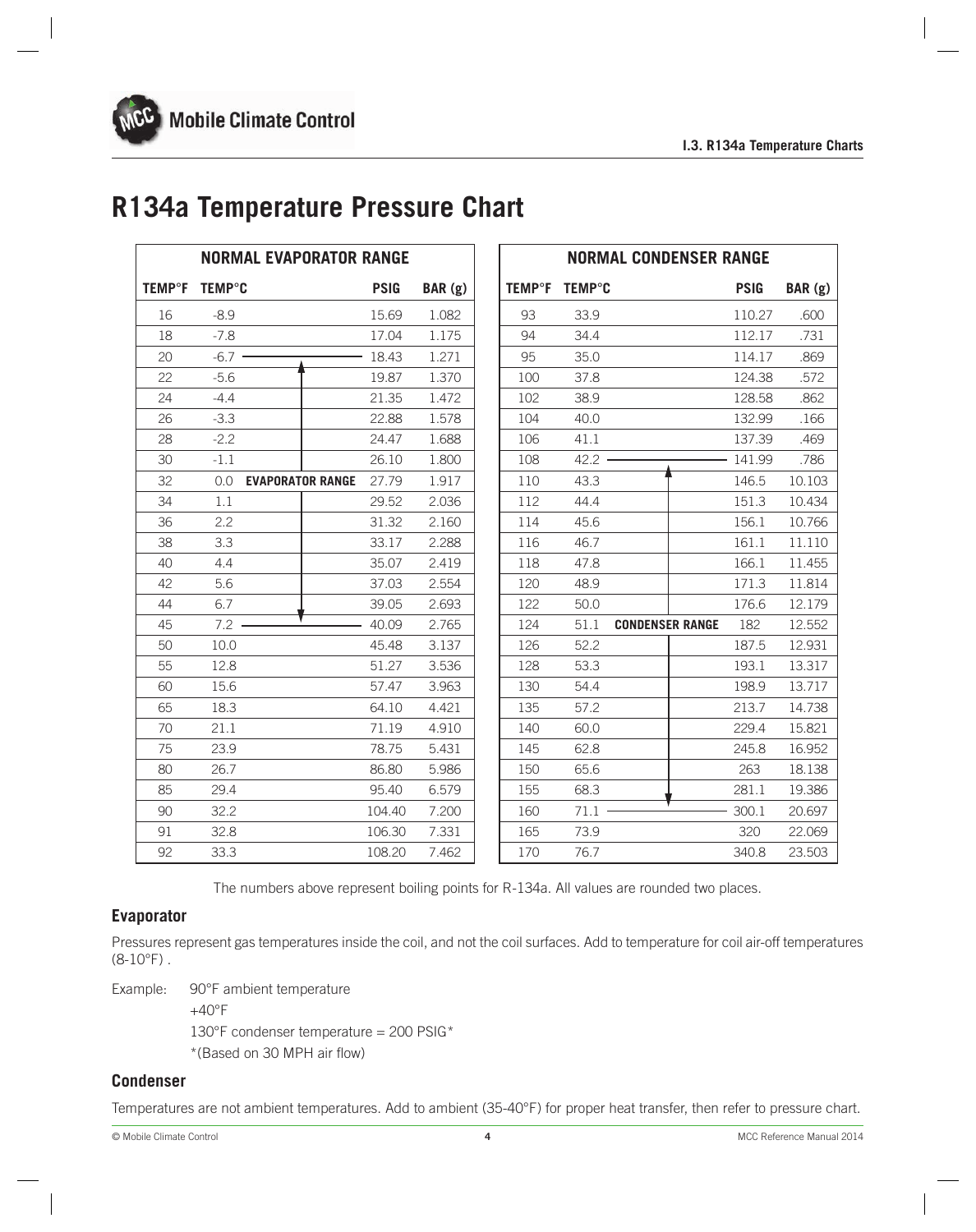

# **R134a – your best choice Based on hard facts and figures**

# **9 facts you need to know about R134a**

### **Can I get the same cooling performance with R134a as a system with R407C?**

Yes. Any cooling capacity can be obtained from a correctly designed system using any type of refrigerant, given the refrigerant is suitable for the evaporating and condensing temperatures of the application. The coils and the quantity of air moved remain

essentially the same. Only the size of the compressor and refrigerant lines need to be designed to match the required capacity.

### **Will my R134a system weigh more than an R407C equipped system of the same capacity?**

No. System weight will vary by construction and options. This is much more of a factor in system weight than refrigerant.



Example: Eco 353 roof mounted AC unit with R134a weight 450 lb (204 kg) with Bitzer 6TFC compressor weight – 113 lb (51.5 kg). The equivalent capacity roof unit on the market with R407C weight 513 lb (233 kg) and piston compressor weight – 115 lb (52.2 kg).

### **Is R134a more expensive per pound?**

### No R407C is.

Example: Recent price quote per 1000 lb cylinder at a major refrigerant

distributor

R407C: ............. \$12,000/1000 lbs (\$12/lb) R134a: ............. \$5,875/1000 lbs (\$5.88/lb)

### **Example:**

| MCC Eco 353 series using R134a                     |  |
|----------------------------------------------------|--|
| and a 6TFC Bitzer compressor  113 k Btu/hr (33 kW) |  |
| Standard market available unit using R407C         |  |
| under same rating conditions  113 k Btu/hr (33 kW) |  |

### **Will I be able to get a replacement for R134a if it's ever phased out in the future?**

Yes there is an identified replacement for R134a, HFO1234yf, which GM will use. The future for R407C is uncertain. Other things to consider; R407C is a blend which requires total change replacement after 50% loss of charge; this also limits the reuse of refrigerant on site and the recycling of the used refrigerant.

### **Will my system run higher temperature with R134a?**

No. With air-conditioning systems that are similarly optimized, the compressor discharge temperature in an R134a system shall be  $18 - 30$  °F (10 – 17 °C) lower than that in an R407C system.

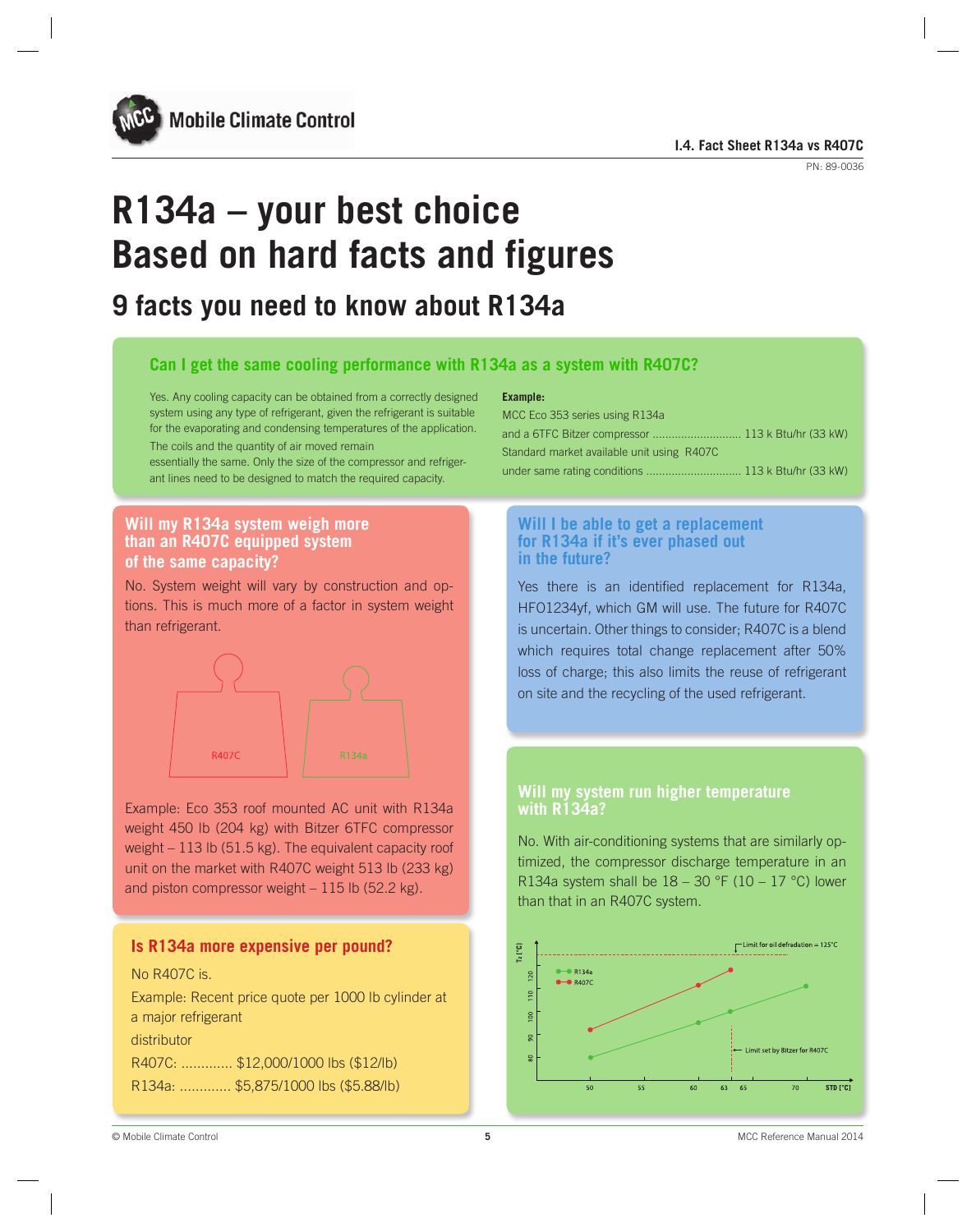### **Is R407C a more energy efficient refrigerant?**

No. With air-conditioning systems that are similarly optimized, R134a is more energy-efficient than R407C. This fact is explained by the below graph and is demonstrated by the calculation of both cycles using the data and tools published by the leading refrigerant manufacturer – DuPont.

The chart shows the relationship between COP (coefficient of performance) and condensing temperature. The green line represents the curve for R134a and the red the one for R407C.



### **Will I use more fuel with a properly designed R134a system as compared to one running with R407C?**

No, an optimized R134a system when compared to a similarly optimized R407C system shall consume less fuel to produce the same cooling capacity. That difference becomes even greater when the ambient temperature or the load on the unit increases beyond the design point. However, a sub- optimised system will always consume more fuel no matter what the refrigerant. This is illustrated in the following chart which shows some system examples.

|                              | R407C (optimized) | R134a (optimized) |
|------------------------------|-------------------|-------------------|
| <b>Cooling Capacity [kW]</b> | 28.0              | 28.0              |
| (Btu/hr)                     | (95.560)          | (95.560)          |
| Compressor Power [kW]        | 9.63              | 8.70              |
| (HP)                         | (13.1)            | (11.8)            |
| COP                          | 2.91              | 3.21              |
| (Btu/hr per HP)              | (7295)            | (8098)            |
|                              |                   |                   |

### **What is the best refrigerant for high ambient temperature?**

It is R134a. Common refrigeration oils have an ultimate service temperature of around 265°F (125°C) after which oil degradation is unavoidable.

As the ambient temperature increases, the condensing temperature (SDT-Saturated Discharge Temperature) has to follow. This increase in condensing temperature shall be accompanied with an even bigger increase in compressor discharge temperature (T2) that shall reach the oil degradation temperature far before an R134a system will. The below chart represents the relationship for both refrigerants where the red line is the curve for R407C and the green for R134a.

That fact explains why compressor manufacturers limit the condensing temperature for R407C to around 145 – 150°F (60°C – 65°C) whereas for R134a compressors, the top limit for condensing temperature is  $158 - 175$ °F (70 – 80°C) for air conditioning applications.

Another reason why R134a is the choice refrigerant for high ambient is that in air-conditioning systems that are similarly optimised to deliver the same cooling capacity, an R407C system shall lose more cooling capacity than an R134a when the ambient temperature increases beyond the design point. This at the time when the cooling capacity is most needed.



## **Is R407C a more environmentally friendly refrigerant?**

No, GWP (Global Warming Potential) Value: R407C – 1653 R134a – 1300 Both refrigerants have 0 ODP (Ozone depleting potential)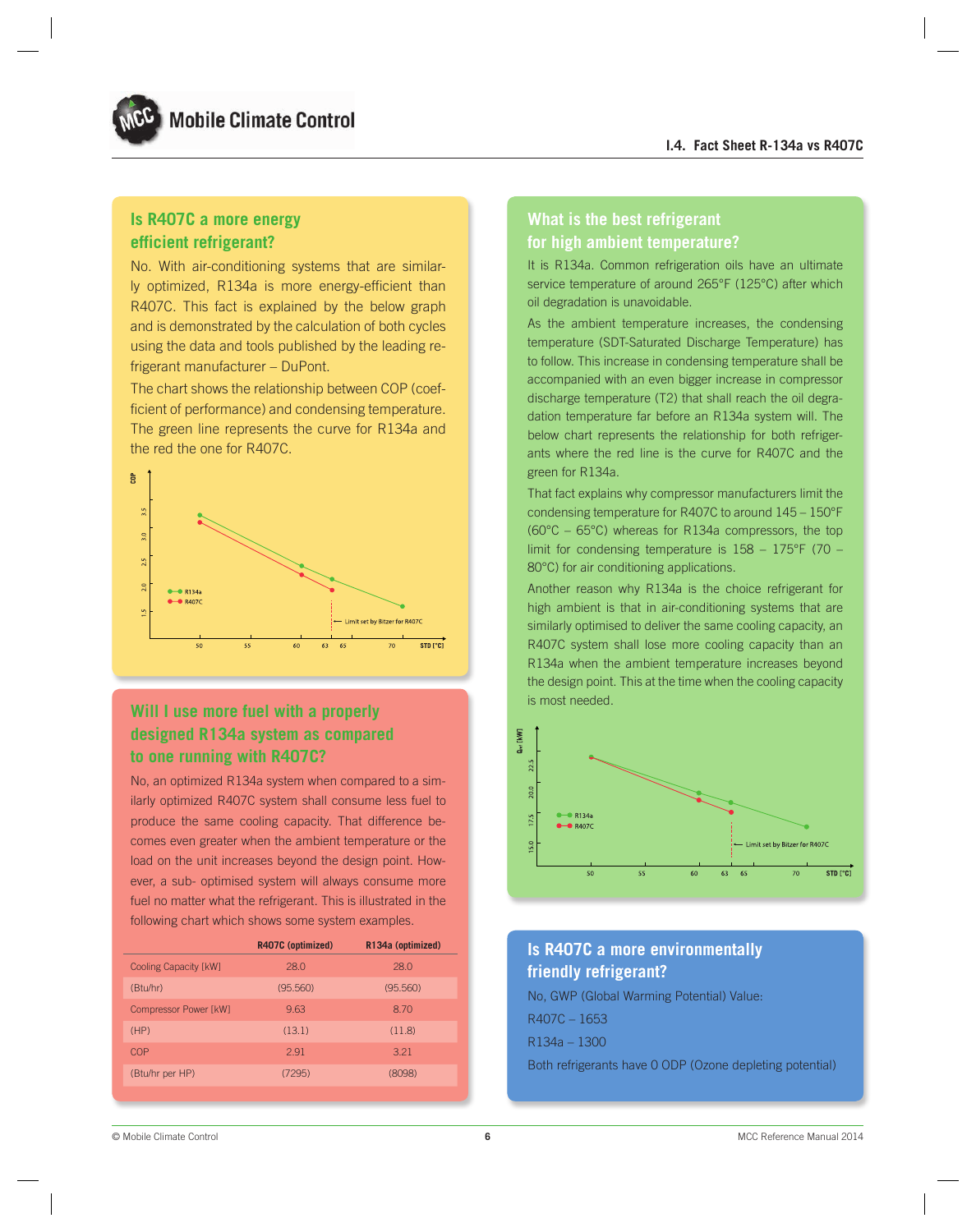

# **Wiring Schematics**



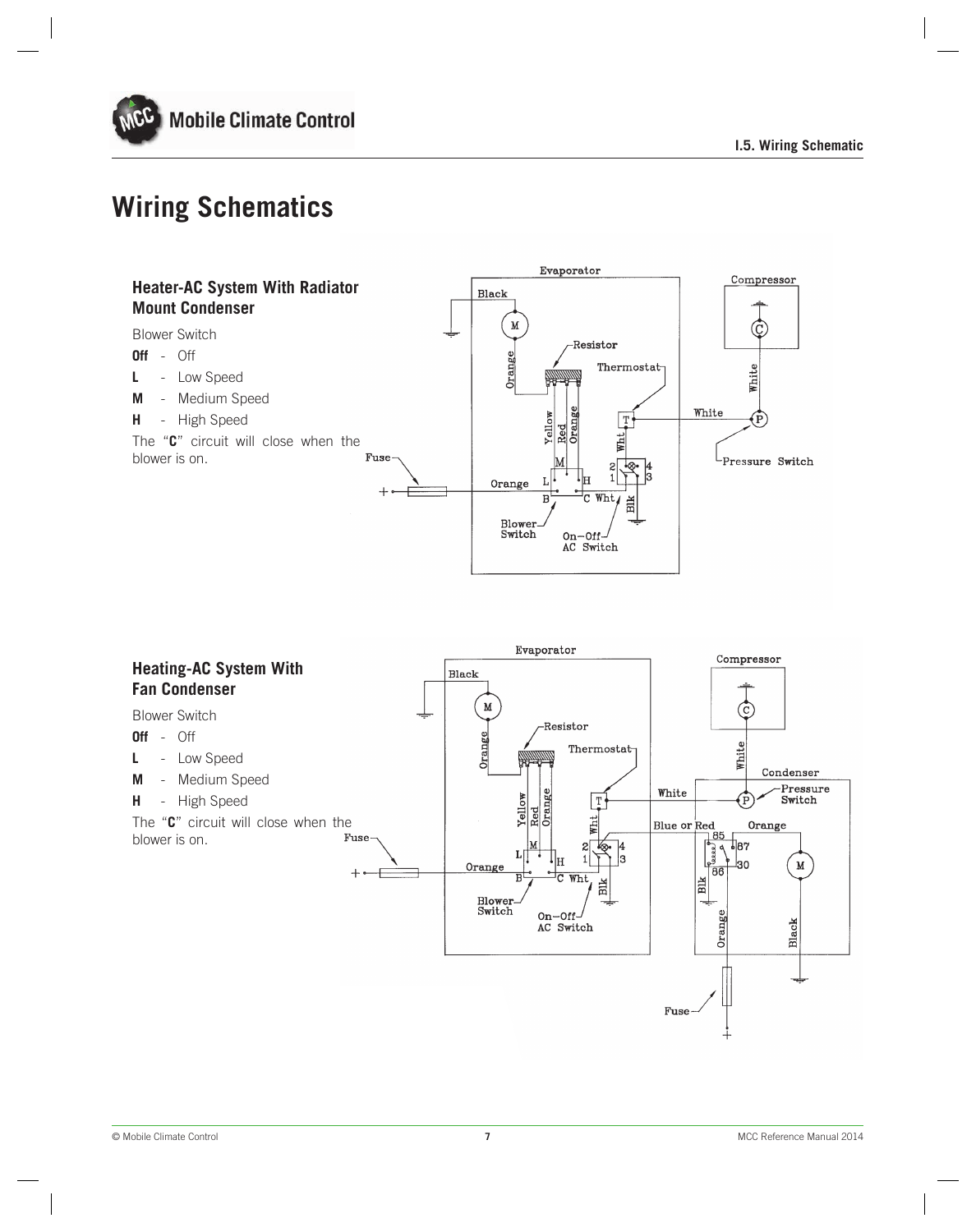

# **Operating Instructions For Small AC Systems**

### **Hot Climate**

- 1. Turn on AC mode.
- 2. Close heater control valve.
- 3. Set air recirculation to maximum for the first 5-10 minutes to assure rapid cool down.
- 4. Set AC thermostat to maximum.
- 5. Turn blower switch to high.

When desired cab temperature has been reached, increase fresh air blend by adjusting air recirculation towards minimum. Adjust AC thermostat setting and fan speed as desired.

### **High Humidity and Demisting**

Even though the ambient temperature is in your comfort zone, the air humidity might reach unacceptable levels. The HVAC system can also be used as a dehumidifier.

- 1. Turn on AC mode.
- 2. Set air recirculation to medium position.
- 3. Set AC thermostat to minimum.
- 4. Turn blower switch to low/medium.
- 5. Adjust heater control valve as desired.

### **Cold Climate**

- 1. Turn off AC mode.
- 2. Open heater control valve to maximum.
- 3. Set air recirculation to maximum for the first 5-10 minutes to assure rapid warm-up.
- 4. Turn blower switch to high.

When desired cab temperature has been reached, increase fresh air blend by adjusting air recirculation towards minimum. Adjust heater control valve setting and blower speed as desired.

### **Maintenance**

The fresh air filter must be cleaned sometimes as often as twice a day, depending on the operating environment. This is done by removing the filter and shaking it. Air pressure can also be used to blow out dust. The filter will clean outside air when pressurizing the cab. The filters should be replaced when required.

The recirculation air filter is made of aluminum mesh or open cell foam and should be cleaned with water. A mild detergent may also be used. It does not require cleaning as frequently as the fresh air intake filter.

The AC system must be turned on for at least 5 minutes weekly throughout the year to lubricate internal components.

Inspect the sight glass on the Receiver Drier (RD) weekly, or if the AC system does not perform to its fullest capacity, Bubbles indicate that the system is due for recharging. This occurs approximately every second year. If the RD is equipped with a moisture indicator, make sure the color is blue (OK) . If beige, the system needs to be recharged and refrigeration oil replaced. Please see AC installation instructions.

If recharging is required more frequently, a complete system leak test should be performed.

It is a good rule to regularly inspect (weekly) the compressor drive belt tension and wear. The condenser should be kept clean and the function of the electrical motors on the remote condensers (if any) should be checked frequently. To minimize compressor damages and repair costs, do not use the AC system when recharging is due or when the system is not operating adequately.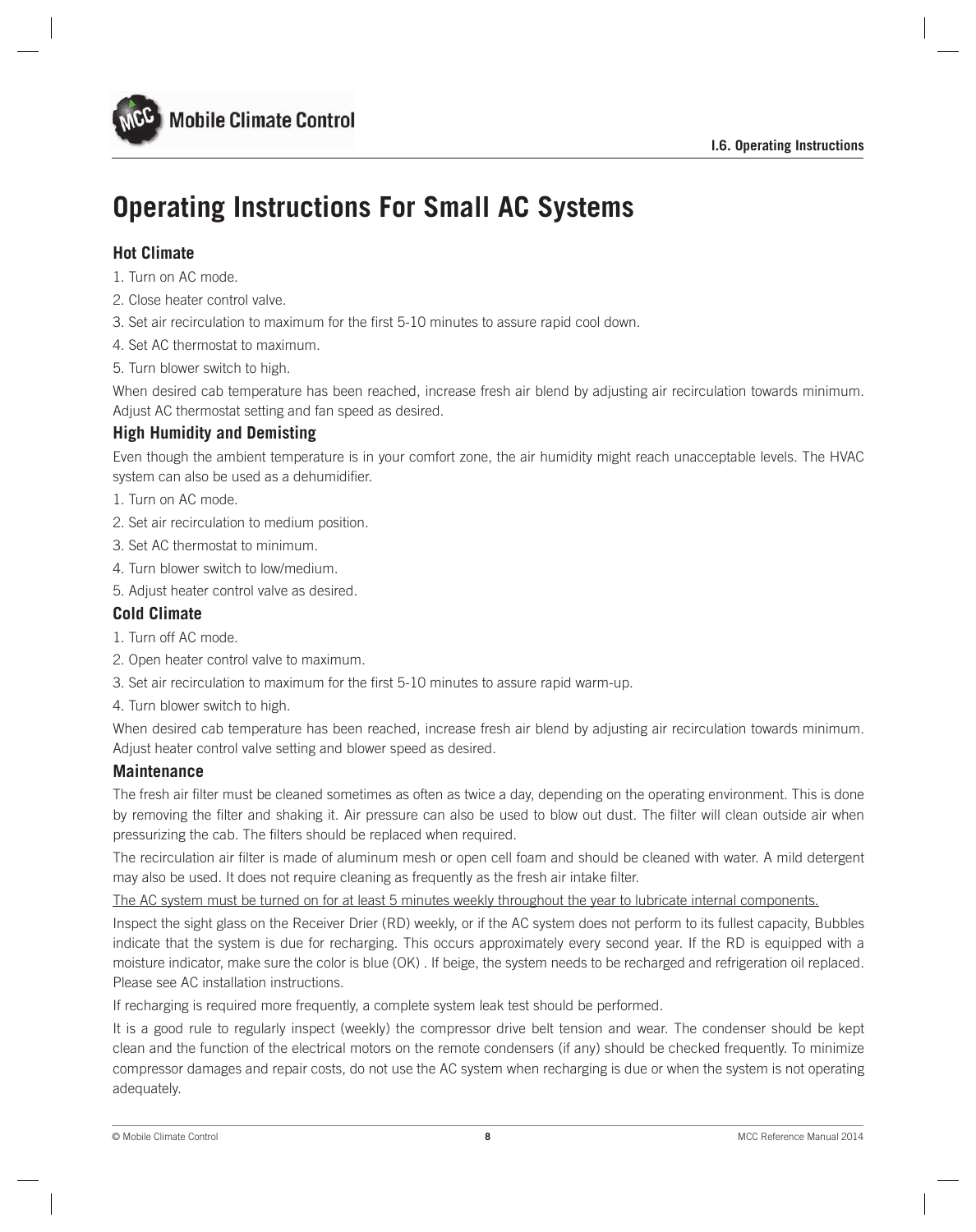

# **Installation Instructions For Small AC Systems**

**For MCC designed systems using the TM13HD, TM15HD and TM16HD compressors.**

### **Condenser:**

The larger condenser inlet fitting (#8 hose) which is connected to the compressor discharge side, should be located at the top of the radiator mounted condensers. The refrigerant condenses to a liquid in the condenser. The outlet (#6 hose) which is connected to the receiver drier, should be located at the bottom. **The condenser can be installed flat, but must never be installed with the liquid outlet higher than the inlet.**

### **Receiver Drier:**

Do not open seals on fittings until the system is ready to be vacuumed. The desiccant material in the receiver drier is very moisture sensitive. It is designed to attract moisture in the refrigerant. Nitrogen (N) is injected into the receiver drier to prevent moisture from using up the desiccant material prior to installation. Some receiver driers from MCC are equipped with a moisture indicator. A blue "dot" on a screw threaded into the tank will turn beige when the moisture content reaches an unacceptable level. If this occurs, follow the procedures under "Leaking Systems and Replacing Components".

### **Refrigerant Hose With Fittings:**

When performing leak testing on a refrigerant hose, pay special attention to pin pricking and hose ends. A double braided hose is used for refrigerant systems. The hose is pin pricked down to the braiding for evacuation of air when the hose is under pressure. Do not confuse a refrigerant leak with the purging of air. Use an electronic refrigerant leak detector to determine refrigerant leaks. A thermoplastic inner-liner installed inside of the braiding will break if the hose radius is less than 4 times the hose OD.

Lubricate O-rings with mineral or ester oil prior to installation. There are two different types of fittings used in A/C systems: All steel for heavy duty applications like construction machinery and aluminum for lighter duty applications like agricultural machinery. A steel ferrule and nut are also used on aluminum fittings.

The following torque specifications should be used for the various fittings. Use the table as follows: If steel fittings are installed on a receiver drier, cast iron compressor connection or charge fitting, use the "steel to steel" column. If installed on an aluminum block valve or brass condenser connection, use the "one side aluminum or brass" column.

| Metal tube OD | <b>Thread size</b> | <b>Steel to Steel</b> |           | One side Alu or Brass |           |  |
|---------------|--------------------|-----------------------|-----------|-----------------------|-----------|--|
|               |                    | Ib. ft.               | <b>Nm</b> | Ib. ft.               | <b>Nm</b> |  |
| 0.375         | 5/8                | $30 - 35$             | 41-48     | 11-13                 | 15-18     |  |
| 0.5           | 3/4                | $30 - 35$             | 41-48     | 15-20                 | $20 - 27$ |  |
| 0.625         | 7/8                | $30 - 35$             | 41-48     | 21-27                 | 29-37     |  |
| 0.75          | 1-1/16             | $30 - 35$             | 41-48     | 28-33                 | 38-45     |  |

For aluminum fittings, use the "one side aluminum or brass" column.

Note: Do not connect hoses to moisture sensitive parts like the receiver drier and compressor if the system cannot be vacuumed and charged within 1 hour.

### **Compressor: See Also The Compressor Service Manual.**

Do not open seals on fittings until the system is ready to be vacuumed. The compressor is filled with refrigeration PAG oil (which is very moisture sensitive) and with nitrogen (N) . Unlike engine oil, it is not necessary to check or change the compressor oil. Never leave the compressor upside down for periods longer than 30 seconds. The permissible compressor speed is 700-6000 RPM. It is important that the compressor speed is adapted to the performance of other components in the system. The compressor must be positioned within the range indicated in the picture.

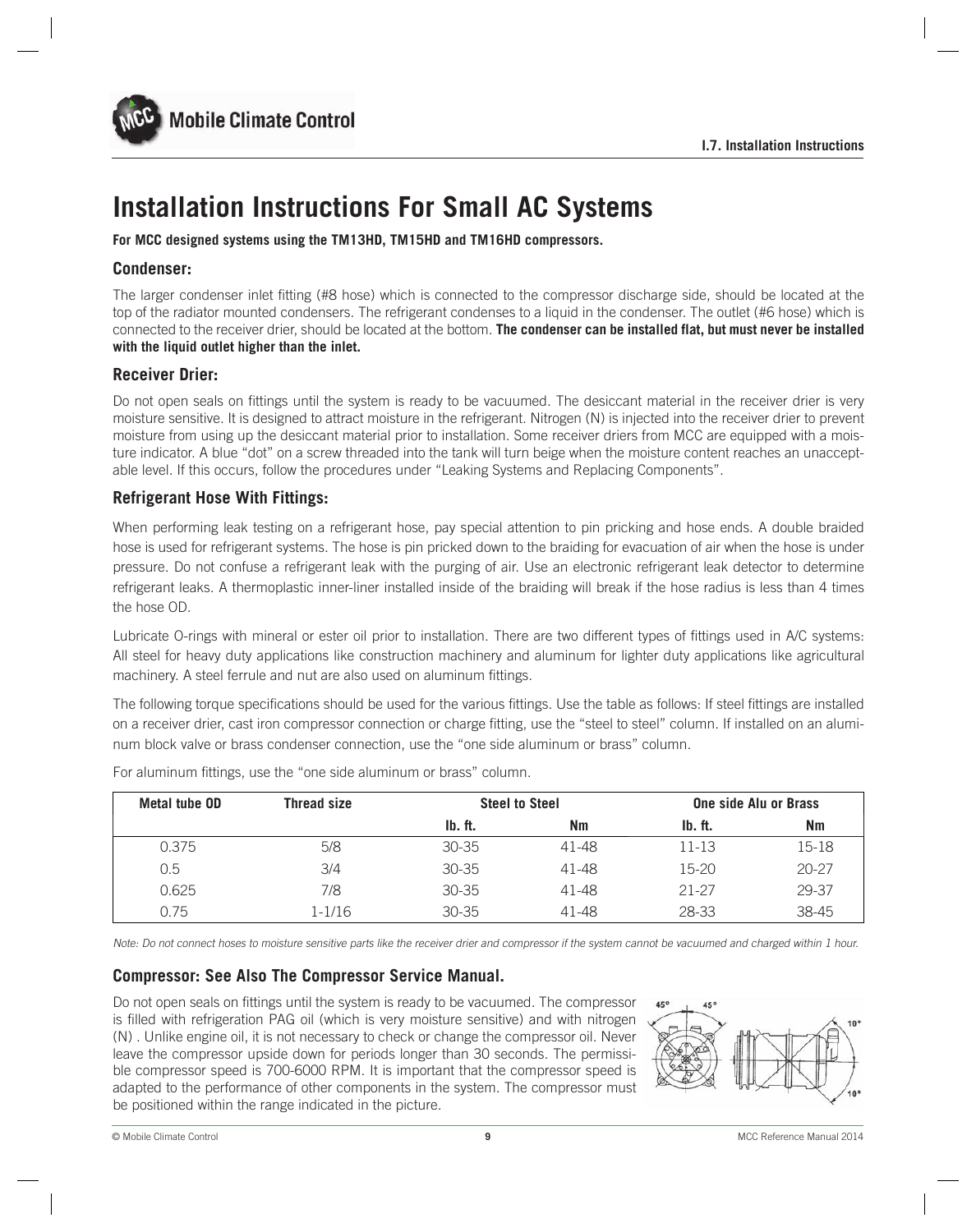

# **Installation Instructions For Small AC Systems**

### **Refrigerant Charge:**

Vacuum the system for 30 minutes, preferably with a two stage pump. There are two methods in determining the correct refrigerant charge. Run the system at maximum capacity and the blower at highest speed with the cab doors fully open for 5 minutes after the initial charge.

- 1. Have one person inspecting the sight glass on the receiver drier at all times. Remove the protective foil covering the glass. Pre-charge the system with an amount below correct estimated charge. The bubbles will make the glass grayish. Charge with 3 oz (0.09 kg) of refrigerant and allow the system to stabilize for 2 minutes. Repeat until sight glass clears. Liquid will be present at the receiver drier when the glass clears. Add 8 oz (0.23 kg) of refrigerant to top up the receiver drier.
- 2. Charge the system with an amount estimated to be the correct amount. Add 3 oz (0.09 kg) of refrigerant and allow to stabilize for 2 minutes. Repeat until the high pressure increases rapidly. The receiver drier contains 100% liquid at this time. Remove 8 oz (0.23 kg) of refrigerant.

### **Refrigeration Oil Charge:**

The compressor is pre-filled with PAG (Poly Alkelene Glycol) oil. The pre-filled amount will support an A/C system charged with up to 2 lb. 14 oz or 1.3 kg of refrigerant. This amount represents the size of an A/C system in a passenger car. Most off-road A/C systems are considerably larger and require an additional oil charge as listed below.

To retain a valid warranty, PAG oil must be used. Add oil to the suction port of the compressor prior to vacuuming, or use the automatic oil injector on the charge station (if available) . Add an estimated correct amount of oil to the system when initially determining the refrigeration charge.

| -                                  |    |                          |            |    |      |                          |     |                      |            |                 |  |
|------------------------------------|----|--------------------------|------------|----|------|--------------------------|-----|----------------------|------------|-----------------|--|
| <b>REFRIGERANT CHARGE (WEIGHT)</b> |    |                          |            |    |      |                          |     | ADD PAG OIL (VOLUME) |            |                 |  |
| I <sub>b</sub>                     | 0Z | ٠                        | Ib.        | 0Z | kg   | $\,$                     | kg  | fl oz                | dl         | cm <sup>3</sup> |  |
|                                    | 14 | $\overline{\phantom{a}}$ |            | b  | L.3  | ۰                        | 1.5 | 2.0                  | 0.6        | 60              |  |
|                                    | b  | $\overline{\phantom{a}}$ |            |    | L.b  | $\overline{\phantom{0}}$ |     | 2.4                  | $()_{.} /$ | 70              |  |
|                                    | -1 | -                        | 4          | 10 | l .9 | ۰                        |     | 3.0                  | 0.9        | 90              |  |
| $\Delta$                           | 3  | $\overline{\phantom{a}}$ | $\Delta$   | 10 | l .9 | ۰                        |     | 4.1                  | 1 つ        | 120             |  |
|                                    | 10 | -                        | $\sqrt{2}$ |    |      | ۰                        | 2.3 | 5.0                  | $\Box$     | 140             |  |

Note: If the amount of refrigeration oil used is lower than recommended, the life expectancy of the compressor will be reduced.

### **Leaking Systems And Replacing Components:**

Refrigerant leaks and component replacement require the oil and receiver drier to also be replaced.

- 1. Drain the oil in the compressor through the drain plug, suction and discharge fittings while rotating clutch simultaneously.
- 2. Replace the oil in the compressor with the original amount (printed on the compressor) plus the add on amount established for the system, minus one fl oz (30 cm<sup>3</sup>).
- 3. Replace the receiver drier.

### **Heater Installation Schematics**



POWER SUPPLY B + MUST BE FUSED. USE 15 - 20 AMP FUSE. L= LOW SPEED M = MEDIUM SPEED HIGH = HIGH SPEED

The hose clamp torque specification for the 5/8" ID heater hose varies from 16 lb. ft. or 22 N•m to 35 lb. ft. or 47.6 N•m. It is essential to re-tighten non constant torque clamps regularly. For ducted units, use air hose to connect to louvers. Avoid running blower with all louvers closed as this will reduce motor life.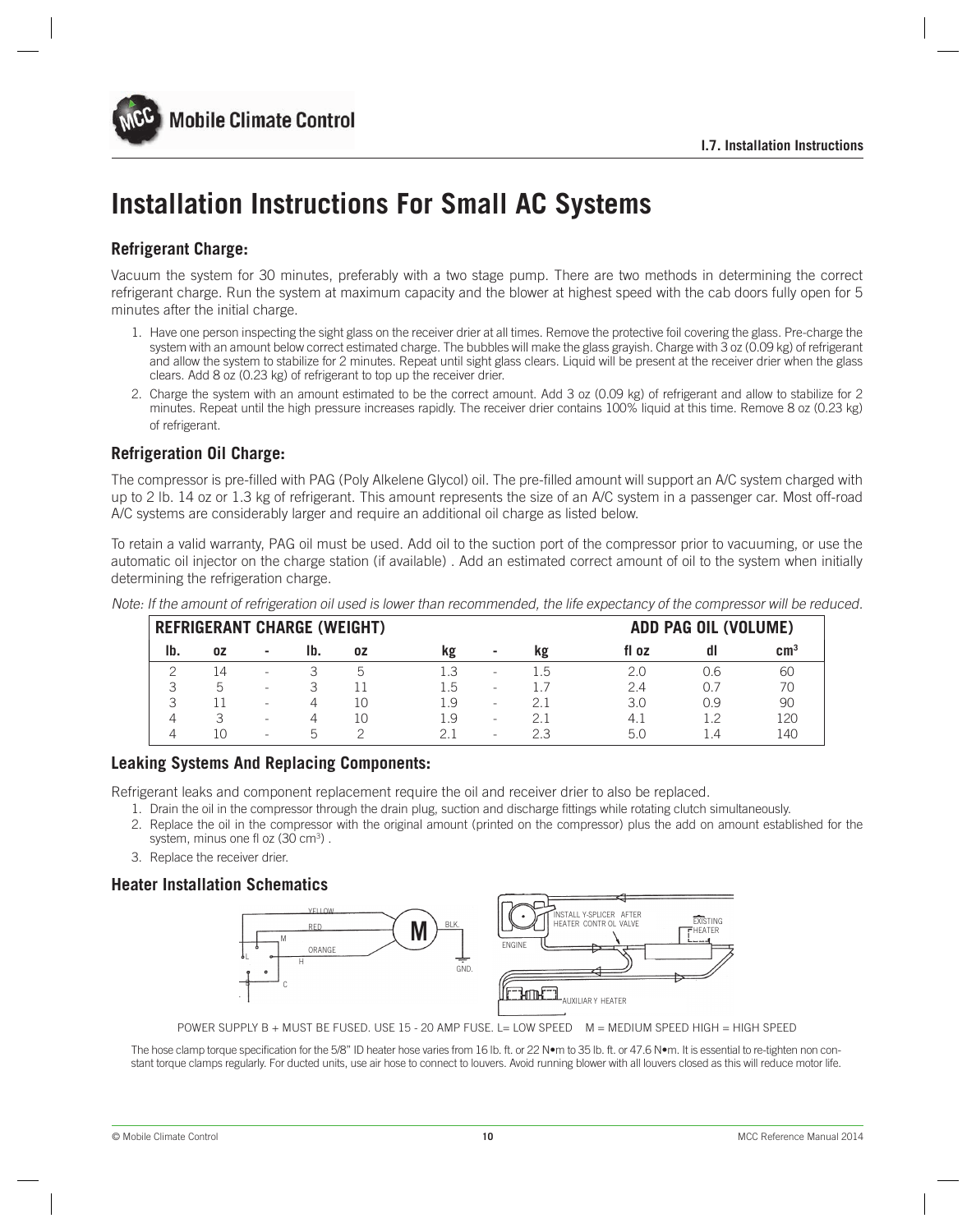

# **Installation Schematic For Small AC Systems**

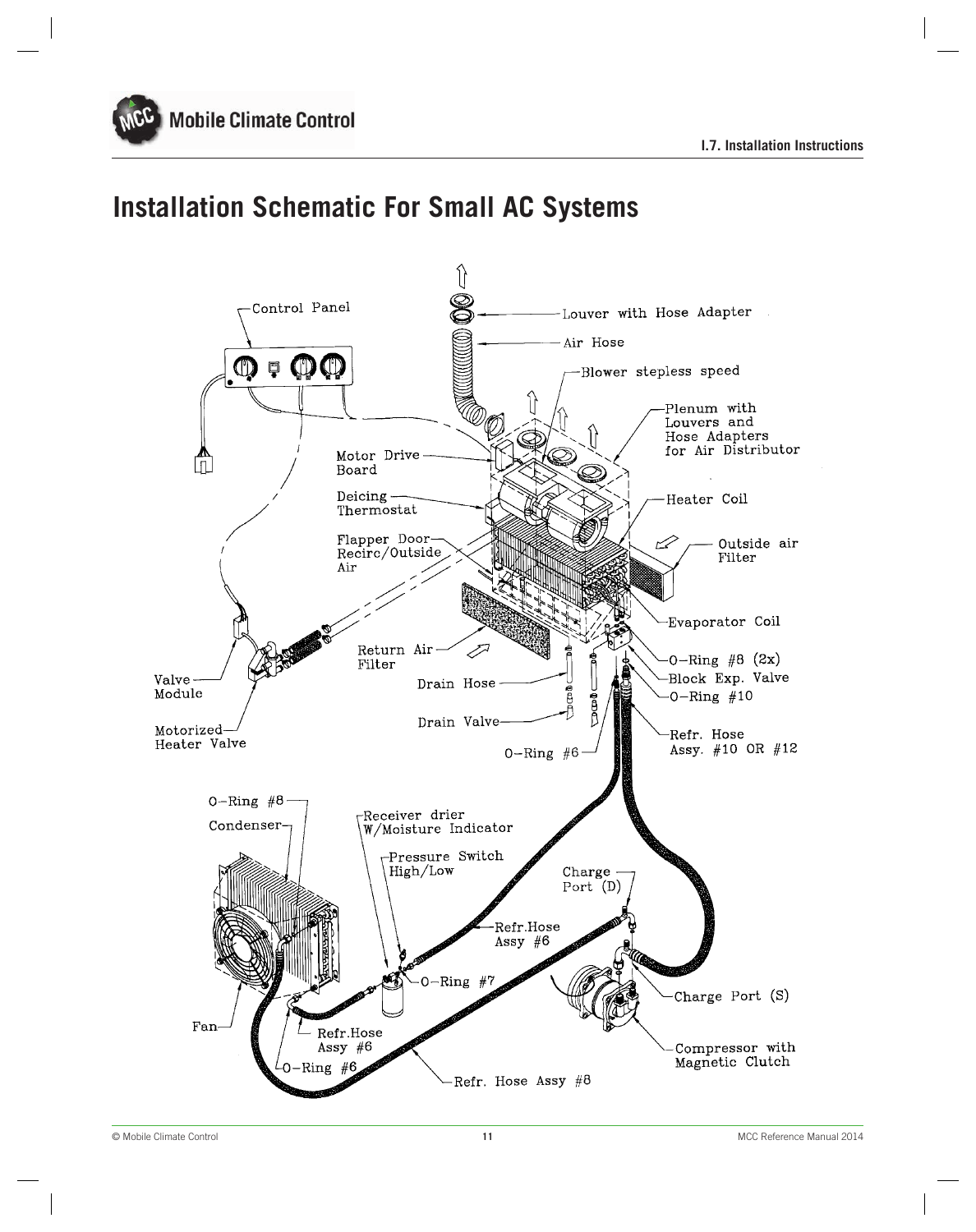

# Virtual Testing Problems **Finding Solutions**

# **Mobile Climate Control's CFD Technology**

Here at MCC, by using the latest developments in Computational Fluid Dynamics (CFD) analysis, we are able to embed CFD technology into the design process at an early stage of design cycle. This ensures that as soon as a reasonable CAD model is available, a CFD analysis can be conducted to verify whether there are any flow or thermal issues. This assures that design can be changed and optimized at the earlier CAD stage, instead of waiting for prototypes to be built, thereby guaranteeing significant savings of time and money.



Mobile Climate Control prides itself on the outstanding quality of its engineering support. MCC Provides a complete range of Computational Fluid Dynamics consulting services including laminar, turbulent, steady state, transient, conjugate heat transfer and multiphysics analyses to drive products from concept to reality.

### **Experience and skills**

Within MCC, the most recent CFD technology is used across various applications in on-road, off-road, utility vehicles and customized special designs to prove and improve designs in a cost effective manner. We are highly experienced in variety of applications in automotive industry including:

- Passenger comfort
- Defrost/Demist
- HVAC System
- Rotating Machinery
- Optimization studies for various flow path profiles
- Aerodynamics
- Fluid Structure Interaction
- Underhood flow
- Electronic Cooling

Our CFD consulting service has consistently met or exceeded the expectations and demands from all our clients. Some of our clients are Blue Bird, New Flyer, Gillig, MCI, Nova Bus, and Dousan/Bobcat.



CFD analysis of a custom designed HVAC unit

### **State of the art CFD tools**

We have considerable experience with the world's class CFD/ FEA tools such as:

- Autodesk Simulation CFD
- Autodesk Simulation Mechanical
- OpenFoam
- SpaceClaim
- STAR-CCM+
- Ansys-CFD

The default CFD tools at MCC are Autodesk CFD Simulation and OpenFoam, however we could accommodate CFD projects on other CFD tools based on customer request.